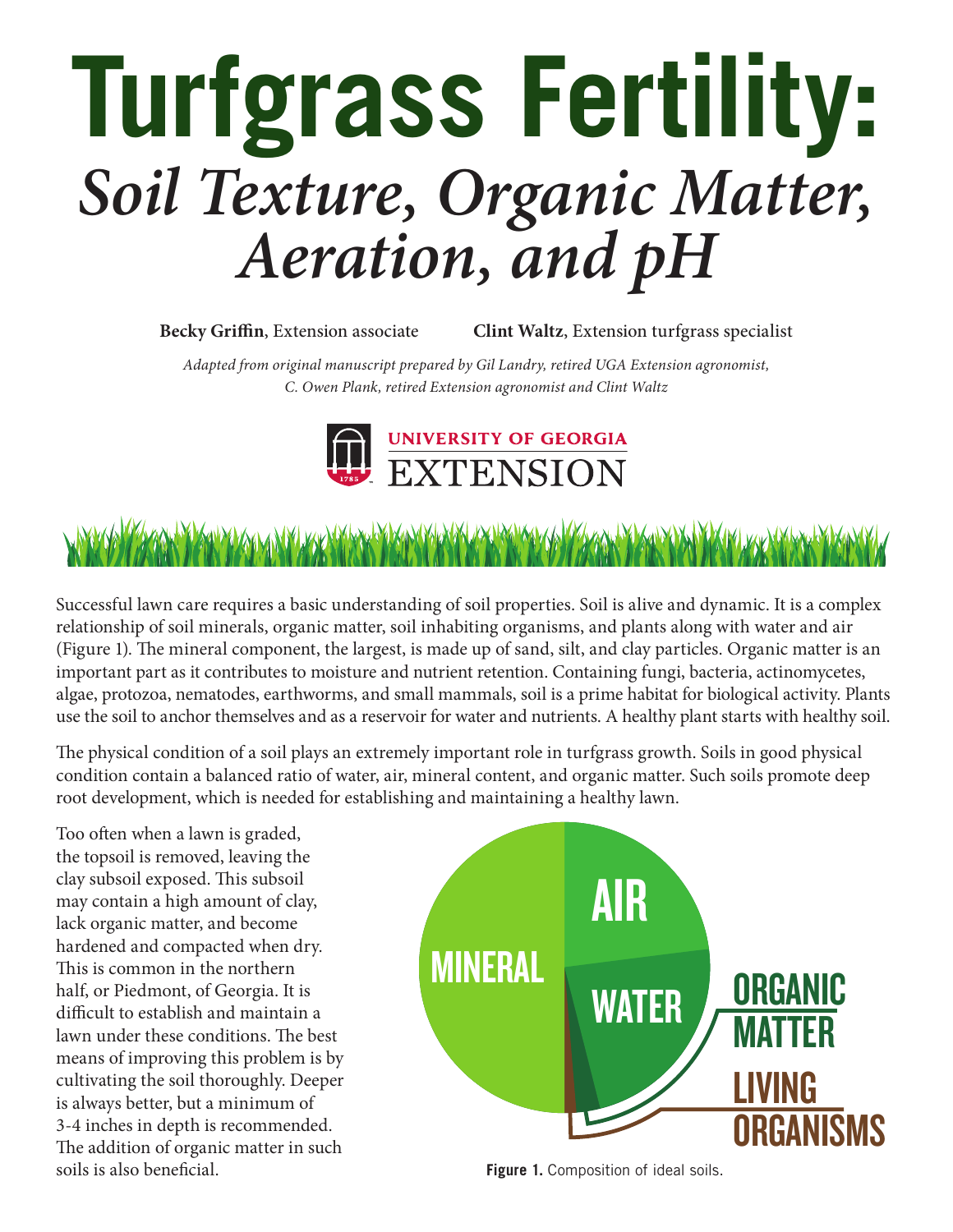### *Organic Matter*

Organic materials such as compost, well-rotted (10-years-old) sawdust, decomposed leaves, grass clippings, shredded pine bark, or composted animal manure can improve a soil's physical and chemical properties and water-holding capacity. Even a relatively small addition of organic matter (from 0.3% to 3%) can improve these properties. The information in Table 1 is a guideline for application rates of some of these organic materials.

| <b>Material</b>          | <b>Cubic yard per</b><br>1,000 ft <sup>2</sup> | Depth (in.) before incorporating<br>3-4 inches deep |
|--------------------------|------------------------------------------------|-----------------------------------------------------|
| Sawdust                  | $1.5$ to $3$                                   | $0.5$ to $1$                                        |
| Composted animal manure  | 1.5                                            | $0.5*$                                              |
| Composted yard trimmings | $1.5$ to $3$                                   | 0.5 to $2*$                                         |
| Composted sludge         | $1.5$ to $3$                                   | $0.5 \text{ to } 1$                                 |

#### **Table 1. Volume of Organic Matter to Add to Clay Soil**

\*add 2 pounds of nitrogen per 1,000 ft²

It is important to remember that for a plant to use fertilizer efficiently, it must have a well-developed root system. Poor growth of lawns is quite often due to factors other than soil fertility. No amount of soil testing and fertilizer application will overcome physical problems related to the plant root system. This includes low areas in the lawn where there is excess soil moisture or compacted areas that do not allow adequate water and air movement into the soil. Soil testing and fertilizer application also cannot overcome problems associated with excess shade, thatch, or improper management.

#### *Aeration*

Aeration, or coring, is a way to combat soil compaction. An aerator removes plugs of soil from the lawn (Figure 2). This results in improved water, nutrient, and air movement. It also stimulates decomposition of organic matter. Aeration can be done anytime the grass roots are actively growing. For warm-season grasses, soil temperatures at the 4-inch depth should be at least 65 degrees F and rising. The "average" homelawn can benefit from regular, or annual, aerification but can perform well if this practice is performed every 3 to 4 years.



**Figure 2.** Core aerator for home lawns.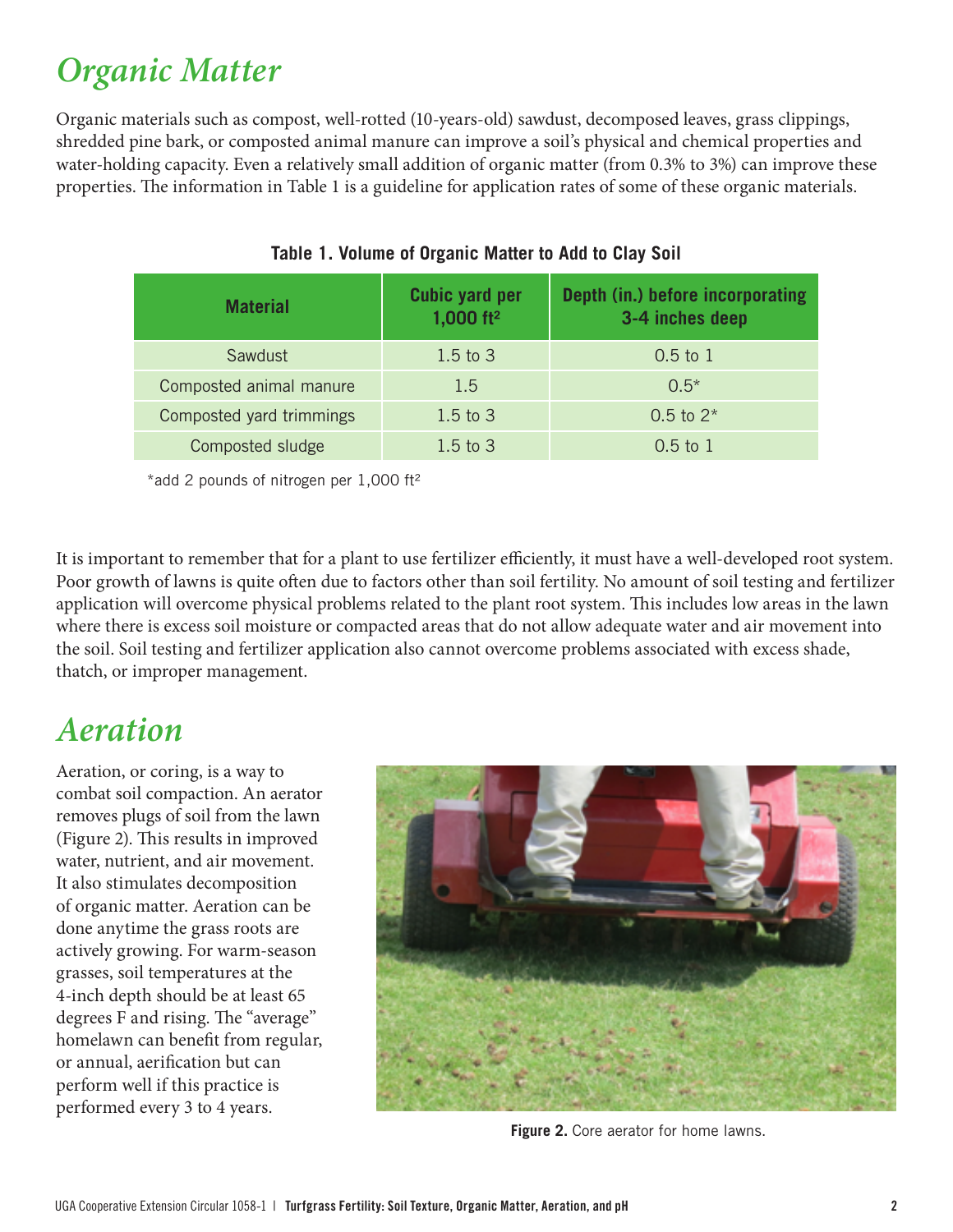## *Soil Acidity*

Soil acidity is a chemical factor that can affect grass growth. Soil pH, the measure of hydrogen ion activity in a solution, is important for soil nutrient availability. The pH scale is graduated from 0 to 14. The midpoint (7) separates acid from alkaline. Any number below 7 is acidic – the lower the number, the more acidic. A soil pH above 7 denotes alkaline soil conditions. The pH scale is logarithmic; a soil with a pH of 5.0 is 10 times more acidic than one with a pH of 6.0 and 100 times more than a pH of 7.0. A soil pH that is too low or too high can decrease the amount of nutrients absorbed by plant roots (Figure 3). Lime can be used to increase the soil pH, while sulfur can be used to decrease it.

Soil pH also influences many reactions in soil, such as microbial activity. Most turfgrasses grow best in soils with a slightly acidic pH. Most soils in Georgia, however, are too acidic, and lime is often needed to maintain ideal growth conditions (Figure 4).

In the rare circumstances that the soil pH is too high (e.g. greater than 7.8) and needs to be lowered, elemental sulfur and other sulfur sources can be used. If the pH is below 7.8, ammoniacal nitrogen sources (ammonium sulfate, urea, diammonium phosphate, etc.) should be used to gradually lower the pH. Elemental sulfur should not be applied to a mature turfgrass above a rate of 5 lb/1,000 ft2. Even at that rate, foliar burn and discoloration of grass is a possibility; sulfur should be used with caution.



RANGE OF ACIDITY - RANGE OF ALKALINITY

5.5 6.0 6.5 7.0 7.5 8.0 8.5

**NITROGEN**

**Figure 4.** Acidity of soils in Georgia in 2013. *Data source: UGA Soil, Plant, and Water Analysis Laboratory.*